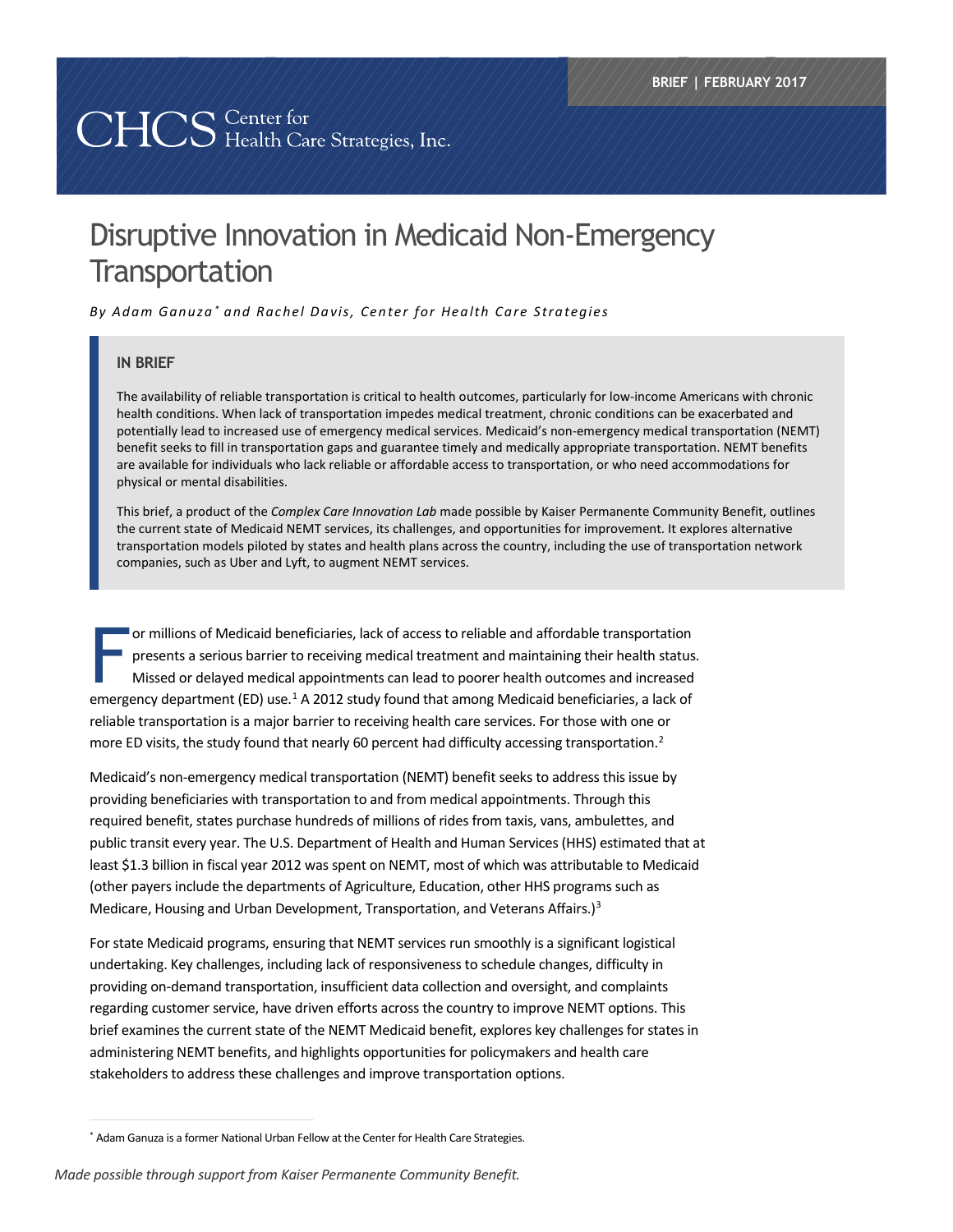# **NEMT Models**

States have flexibility in implementing the NEMT benefit, so each state has created its own service structure. States typically use one or more of the following models (see exhibit 1):[4](#page-10-3)

| <b>State</b>       | <b>Service</b><br>Model(s) | <b>State</b>          | <b>Service</b><br>Model(s)            | <b>State</b>          | <b>Service</b><br>Model(s)     |
|--------------------|----------------------------|-----------------------|---------------------------------------|-----------------------|--------------------------------|
| <b>Alaska</b>      | \$                         | Louisiana             | \$                                    | Ohio                  | \$                             |
| Alabama            | \$                         | <b>Massachusetts</b>  | 皿                                     | Oklahoma              | $\mathbf{r}$                   |
| <b>Arizona</b>     | Ô                          | <b>Maine</b>          | $\mathbf{E}$<br>Α<br>血                | Oregon                | $\sin$                         |
| <b>Arkansas</b>    | $\mathbf{M}$<br>血<br>А     | Maryland              | $\mathbf{E}$<br>\$.<br>血<br>$\bullet$ | Pennsylvania          | $5 - 26$                       |
| California         | 的                          | <b>Michigan</b>       | $5 - 26$                              | <b>Rhode Island</b>   | 的                              |
| Colorado           | $5 - 2$                    | <b>Minnesota</b>      | \$                                    | <b>South Carolina</b> | ≙                              |
| <b>Connecticut</b> | Α                          | <b>Mississippi</b>    | $\mathbf{\Theta}$                     | <b>South Dakota</b>   | ₿                              |
| <b>Delaware</b>    | Δ                          | <b>Missouri</b>       | <b>A</b>                              | <b>Tennessee</b>      | $5 - 20$                       |
| <b>Florida</b>     | $\sin 3$                   | <b>Montana</b>        | $\bullet$                             | <b>Texas</b>          | $5 - 26$                       |
| Georgia            | $\mathbf{E}$<br>숌<br>皿     | <b>Nebraska</b>       | <b>A</b>                              | Utah                  | 皿                              |
| <b>Hawaii</b>      | <b>A</b>                   | <b>Nevada</b>         | $\triangle$                           | <b>Vermont</b>        | $\boldsymbol{\mathsf{Q}}$<br>血 |
| Idaho              | Δ                          | <b>New Hampshire</b>  | \$                                    | Virginia              | <b>A</b>                       |
| <b>Illinois</b>    | Α                          | <b>New Jersey</b>     | $\triangle$                           | Washington            | 皿                              |
| Indiana            | \$                         | <b>New Mexico</b>     | $$$ (ii)                              | <b>West Virginia</b>  | ≙                              |
| lowa               | Α                          | <b>New York</b>       | $\boldsymbol{\zeta}$ is:              | Wisconsin             | Α                              |
| <b>Kansas</b>      | Δ                          | <b>North Carolina</b> | \$                                    | Wyoming               | \$                             |
| Kentucky           | 皿                          | <b>North Dakota</b>   | \$ 28                                 |                       |                                |

**EXHIBIT 1: NEMT Service Models by State, 2015**

| <b>KEY</b> | Fee-for-<br>service | 203 | <b>Brokerage</b>     | IШ        | Public<br>brokerage    | l. | Public<br>transit |
|------------|---------------------|-----|----------------------|-----------|------------------------|----|-------------------|
|            | Managed care        |     | Private<br>brokerage | <b>NP</b> | Nonprofit<br>brokerage |    |                   |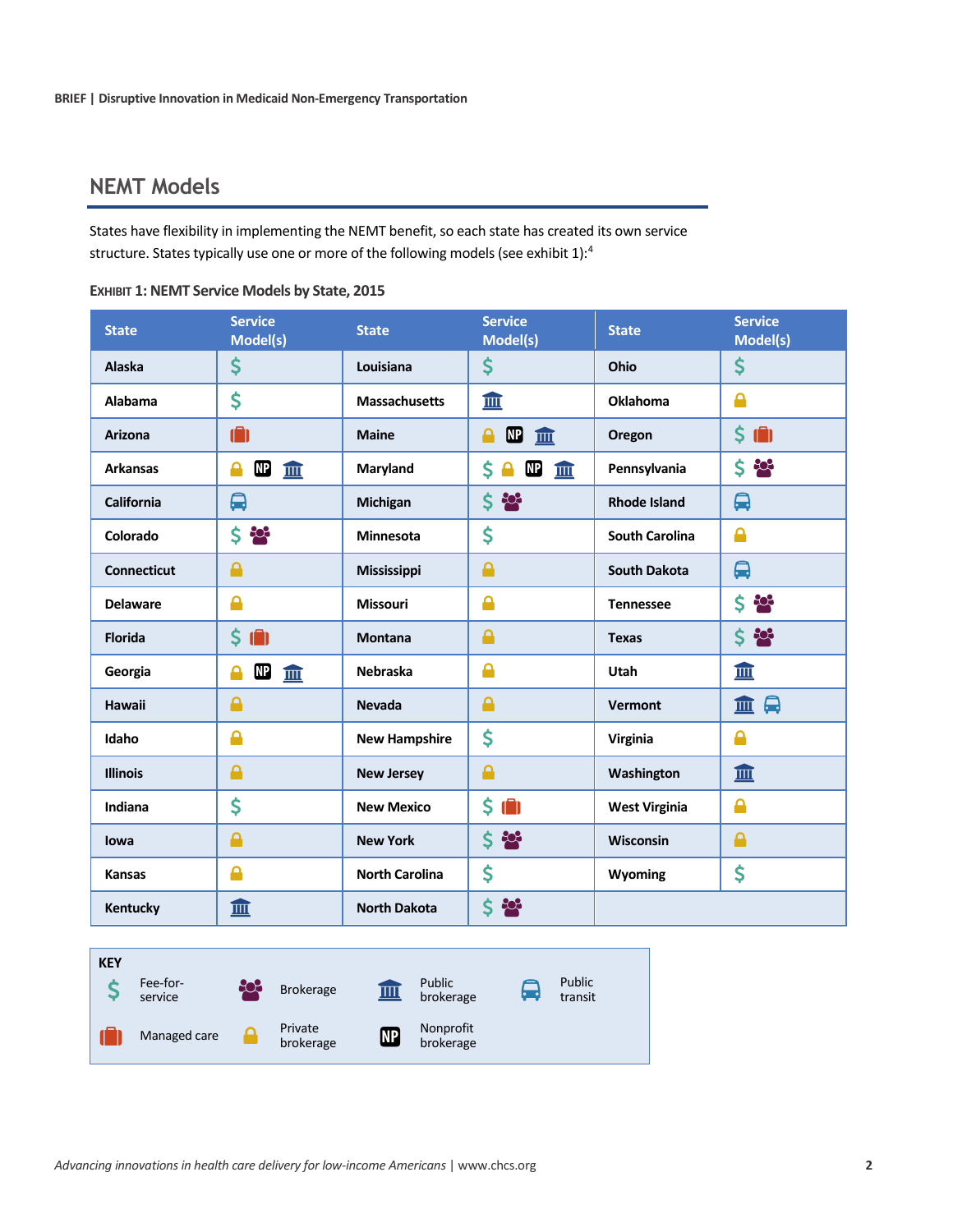*Transportation Brokers.* These organizations serve as logistical mediators between beneficiaries, providers, Medicaid plans, and transportation companies. Brokers receive requests from patients or providers for transportation, acquire the necessary pre-authorizations, and subcontract rides to their networks of transportation companies. Transportation brokers may provide wheelchair vans, taxis, stretcher cars, transit passes and tickets, and other modes of transportation. Under this model, brokers either receive capitated per member per month payments from state Medicaid programs, or operate on a fee-for-service basis. Most states use a brokerage program alone or in combination with other models. Brokers can be either public (run through a state agency) or private.<sup>[5](#page-10-4)</sup> The largest broker in the nation is LogistiCare Solutions, which serves 32 state Medicaid programs; see exhibit 2 for rides by treatment type for 2015.<sup>[6](#page-10-5)</sup> Currently, the majority of states operating under this model utilize private brokers. Only a handful of states currently operate public brokerages. Per CMS guidelines, in order to avoid a conflict of interest, public brokerages are required to be fully separated from the overseeing agency's budget, thus making it a more logistically and administratively complex system to operate.<sup>[7](#page-10-6)</sup>

*Managed Care Benefit.* States may require their managed care plan partners to provide NEMT for eligible beneficiaries. Under this model, states usually provide managed care





organizations (MCOs) a capitated per member payment to cover the benefit, and MCOs (in accordance with their state managed care contract guidelines) arrange for NEMT services, including through purchased services and contracts with taxis, public buses, and private vehicles.<sup>[8](#page-10-7)</sup>

*Fee for Service.* States may also contract with independent transportation providers on a fee-forservice basis. These providers may include public transit systems, professional drivers (taxis, limousines, vans), and volunteer drivers (family, friends, state-approved volunteers, etc.) Reimbursement rates are set by the state.

*Public Transit.* In areas where public transit is pervasive and widely available, Medicaid agencies may rely heavily on that infrastructure to provide NEMT services. Under this model, beneficiaries are responsible for using public transit for their medical needs, and are subsequently reimbursed for their trips. If public transportation is not available, the state will work to secure additional transportation services for beneficiaries. Some states leverage their public transit infrastructures, and will only authorize NEMT services when it has been verified that a beneficiary is unable to use public transit. [9](#page-10-8)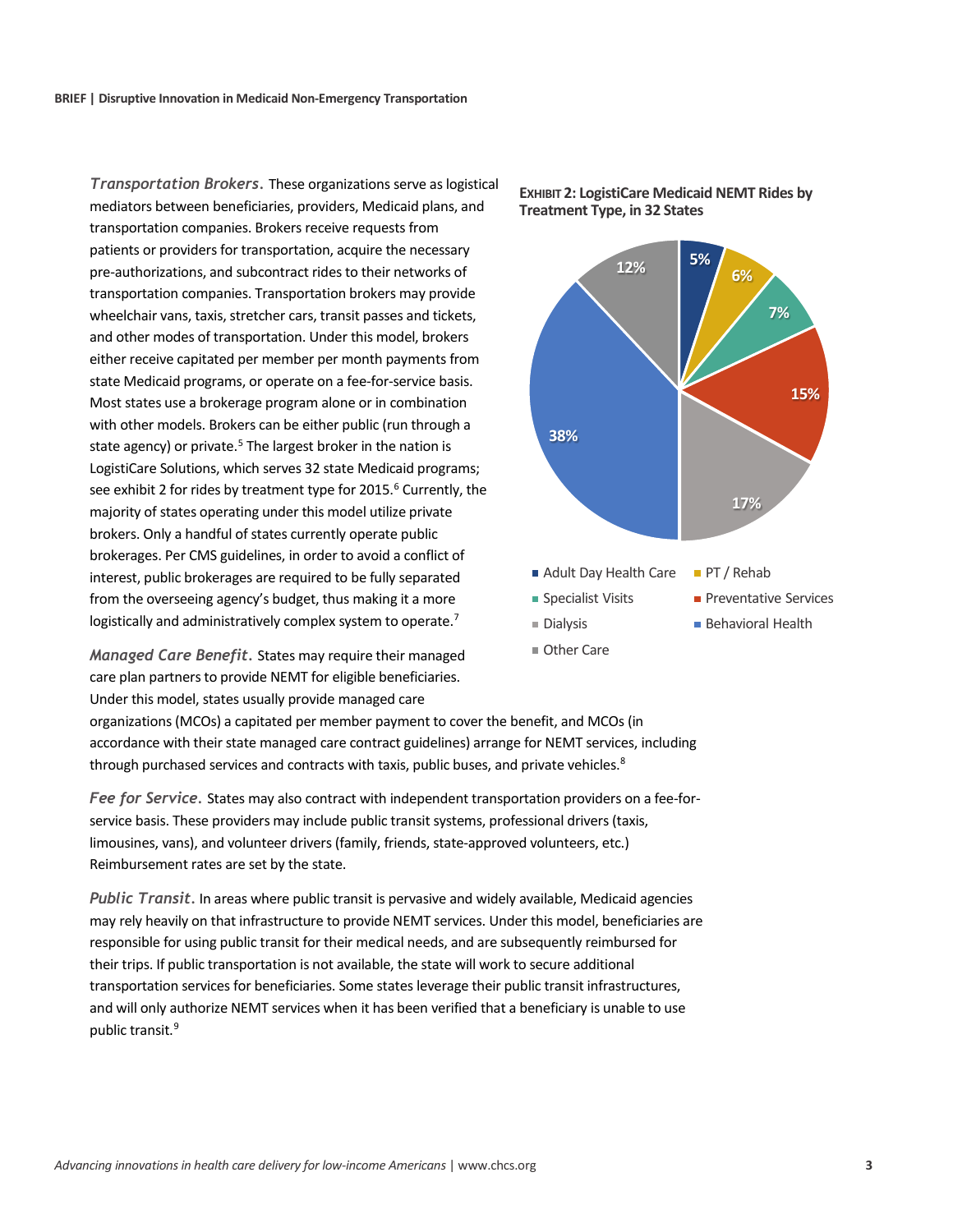# **NEMT Challenges**

Based on conversations with a variety of Medicaid and transportation stakeholders, it appears that NEMT services often adequately meet beneficiaries' needs for transportation to regularly scheduled or recurring appointments. However, they fall short in addressing time-sensitive needs. In addition, given the size and complexity of NEMT programs, states typically face a number of obstacles in administering the benefit. These challenges include customer service concerns, a limited capacity to respond to unplanned transportation needs, lack of strong quality assurance monitoring and reporting mechanisms to prevent fraud and abuse, and outdated approaches to providing and tracking services.

- *1. Customer Service:* Beneficiaries eligible for NEMT commonly raise concerns related to customer service, particularly late arrivals or no-shows, which can result in individuals missing, arriving late to, or having to reschedule appointments. Per CMS guidelines, the NEMT program is required to offer beneficiaries "freedom of choice" to select their desired transportation provider. However, some states have received approval from CMS to claim their NEMT costs as administrative costs, rather than medical costs. In these states, this freedom of choice requirement is waived[.10](#page-10-9) Based on interviews conducted for this brief, this lack of ability to choose a preferred provider — while perhaps a more costeffective approach — can prove to be a challenge because it can impede the ability to build trusting relationships between beneficiaries and drivers. This may particularly be the case for individuals with behavioral health conditions or who have previously had poor experiences with the health care system.
- *2. Inadequate System Responsiveness:* While NEMT programs generally work well for regularly scheduled and recurring services, such as weekly appointments to a dialysis center, these programs are often not able to accommodate time-sensitive transportation needs that arise without advance notice. Similarly, current state NEMT programs are typically not well equipped to respond to reasonable last-minute changes to patients' schedules or pickup locations.

#### **Where NEMT Inflexibility Causes Problems: Hospital Discharge**

Problems securing transportation upon hospital discharge highlight a key challenge facing NEMT programs. Because hospitals cannot predict the exact time a patient will be discharged,



NEMT brokers are unable to schedule vehicles to be at the hospital at exactly the right moment.

This creates a financial conundrum for both the NEMT service provider and the hospital: time spent waiting by an NEMT driver cannot be reimbursed, so NEMT companies focus on minimizing the time their vehicles spend without passengers on board. Meanwhile, the time that patients remain in the hospital after discharge represents a loss of revenue for the hospital.

This challenge is typically addressed in one of two ways: (1) hospitals may bypass the NEMT system and arrange for transportation on their own, usually at the time of discharge by ordering a taxi for the patient and absorbing that cost; or (2) NEMT rides can be "batched," meaning that an NEMT vehicle is sent to wait at the hospital until it has enough passengers aboard to make the trip profitable. However, this may mean that discharged patients wait for hours in the vehicle before leaving, which is obviously hard for patients and their families and can make it difficult for them to adequately plan for the discharge and any services that may be needed immediately afterwards.

Neither case is optimal for the patient, hospital, or NEMT provider, and both reflect the difficulty in adapting transportation services to meet real-time needs of beneficiaries.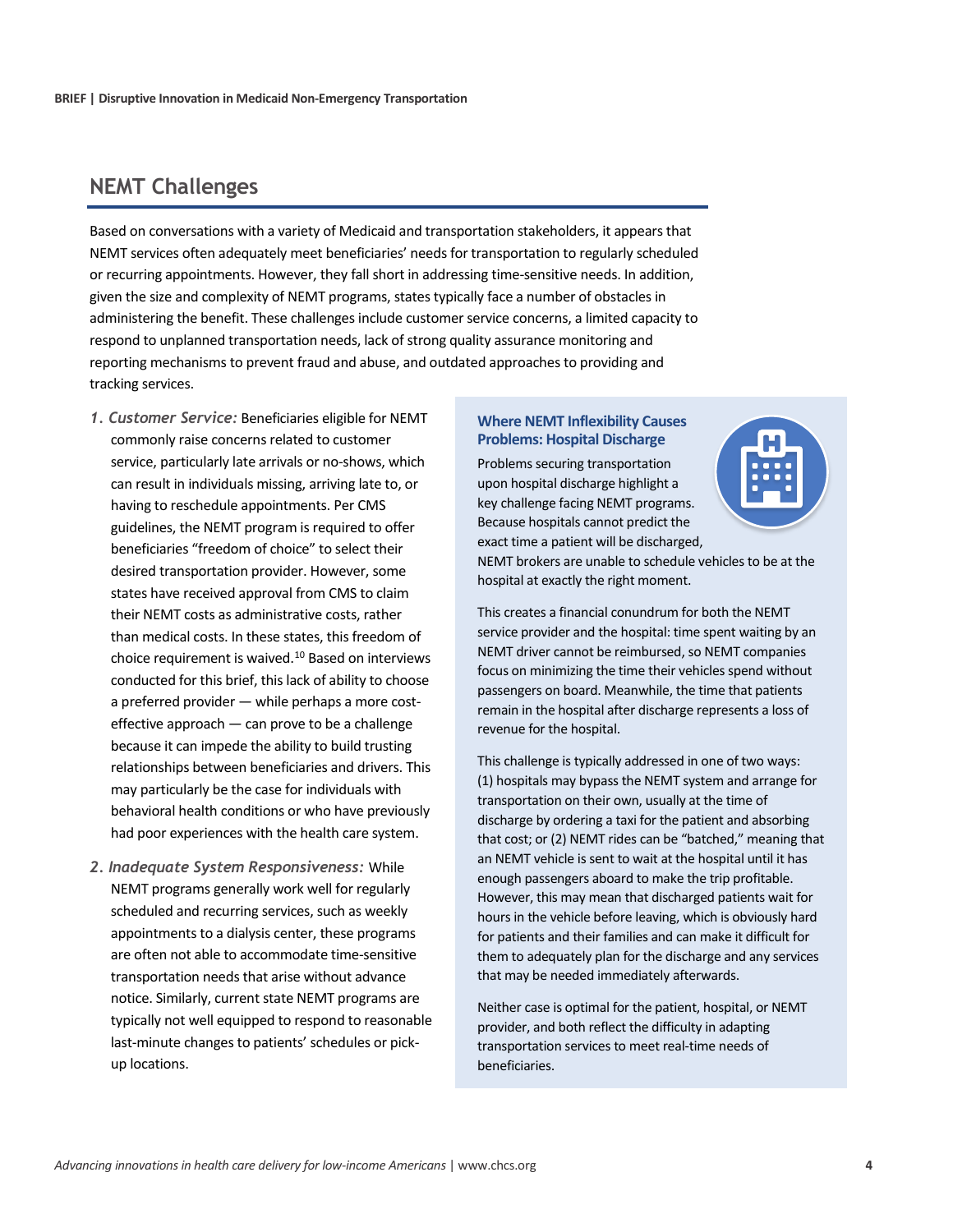*3. Data Collection and Oversight:* Data collection and oversight poses another challenge to state NEMT programs. In several states, contracted brokers must monitor their own compliance with contract requirements (e.g., on-time rates, no-show rates, etc.), and are expected to report deficiencies proactively to state officials. Since many states impose financial penalties on brokers that do not meet required performance measure targets, self-monitoring may create incentives for brokers to be less than fully transparent about their performance.

Inadequate data collection processes also hinder transparency regarding the volume, extent, and quality of NEMT services. In New Jersey, for example, NEMT providers often use a paper-based system to record rides, noting only mileage and start and stop times that cannot be verified by external data sources. This has led to concerns that, in some states, brokers are not collecting sufficient data to adequately analyze their performance or adherence to Medicaid guidelines, and that data collected are of low quality.

- *4. Fraud and Abuse:* As the NEMT system currently stands, and in part due to the lack of strong data collection and oversight protocols mentioned above, opportunities exist for both beneficiaries and providers to abuse the system, sometimes in collaboration. For example, in 2012, a Massachusetts man was convicted of paying staff at one of the state's regional transit authorities to divert NEMT rides to his personally owned transportation businesses.<sup>[11](#page-10-10)</sup> On the beneficiary end, there have been instances of abuse as well, including a scheme where a patient colluded with the owner of a transportation service to sign off on rides that were never provided in return for kickbacks on the falsely paid claims. $^{12}$  $^{12}$  $^{12}$
- *5. Structural Inefficiencies:* Certain structural challenges for NEMT exist at the state level, including low reimbursement rates for transportation companies and administrative difficulties with transporting beneficiaries across county lines in states with county-based Medicaid plans. Other obstacles include a lack of adequate vendors in certain areas, especially rural communities, and finding providers with tribal authority in Indian Health Services areas. Additionally, states are responsible for managing NEMT contracts, and bureaucratic challenges can affect the NEMT process in a variety of ways, including adequately soliciting consumer feedback to inform regulatory or programmatic changes and issuing requests for proposals and selecting vendors in a timely fashion.

# **Opportunities for Improvement**

Given the challenges faced by state NEMT programs, there are a number of opportunities for improvement. An increasing number of programs, health plans, and states are exploring on-demand transportation network companies (TNCs) such as Uber and Lyft to supplement NEMT services. At the same time, changes in the health care payment landscape are incentivizing innovative approaches for addressing social determinants of health, such as transportation. Many emerging opportunities to enhance NEMT are supported by advances in technology, which can streamline the provision and monitoring of services.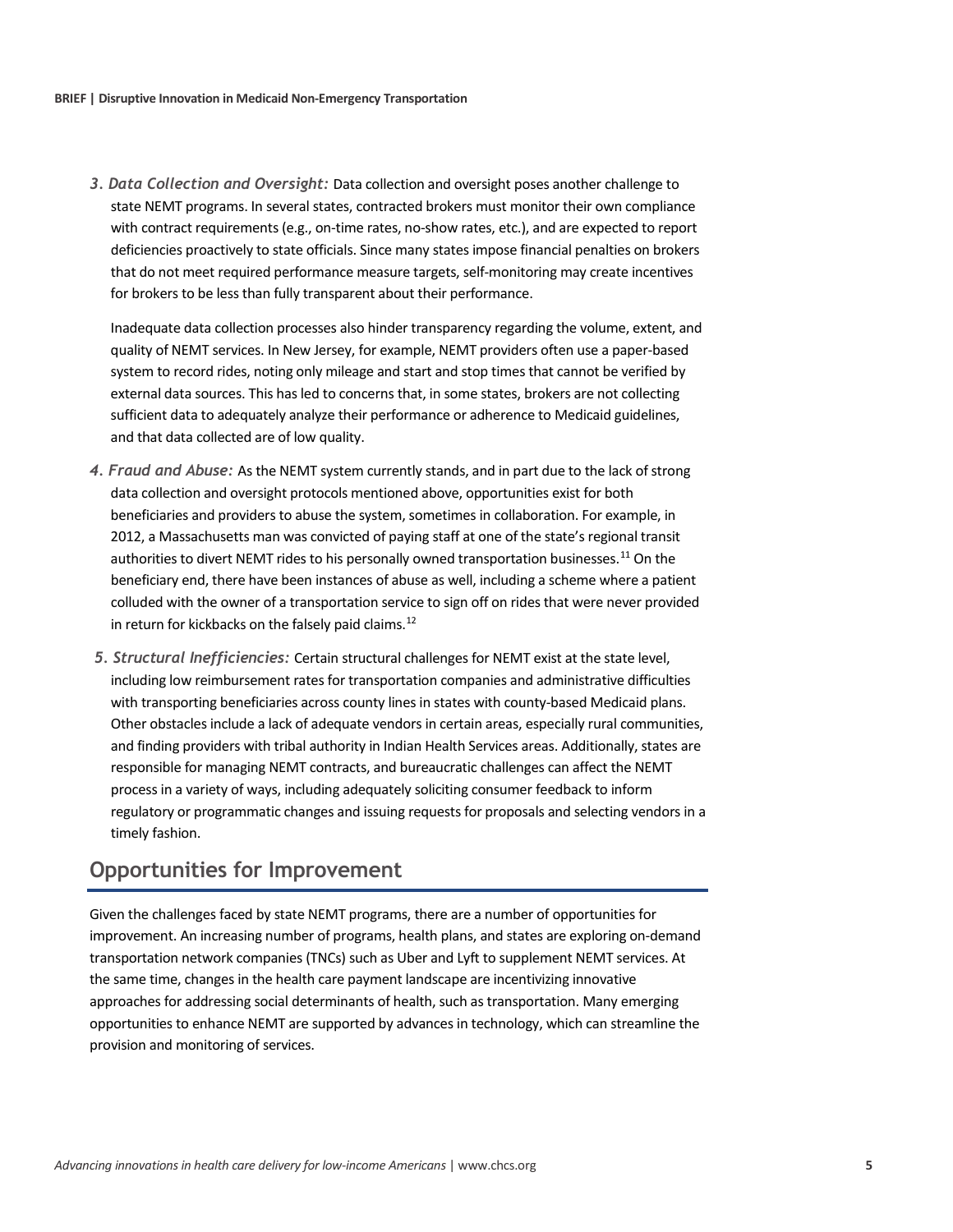#### **Alternative Transportation Models**

Several states and health plans have begun looking at TNCs, or companies that share some similar features, as a way to enhance their NEMT program's responsiveness. For example, six states — Arizona, California, Colorado, Idaho, Michigan, and Texas have signed NEMT contracts with Veyo, a TNC-like transportation broker that offers features such as independent drivers; an app and a web-based portal for requesting rides; and predictive analytics to provide transportation services to Medicaid beneficiaries. The features offered by Veyo reflect the types of technological advances that will likely be shaping the field in the future.

TNCs are the epitome of on-demand service, and could help NEMT programs address challenges related to transportation needs that cannot be scheduled in advance, e.g., hospital discharge. TNCs' response times are fast — a 2014 study found that in San Francisco during typical working hours, 93 percent of TNC customers waited less than 10 minutes for their ride to arrive, as compared to 35 percent of taxi customers.[15](#page-10-12) The driver networks are increasingly robust in larger metropolitan areas. In February 2017, Logisticare announced a large-scale partnership with Lyft to augment the broker's NEMT services in 267 cities across 31 states.<sup>[16](#page-10-13)</sup> This collaboration will provide the field with an opportunity for better understanding the value that TNCs provide for NEMT services.

#### **Disruptive Innovation: A Look at Transportation Network Companies**

Transportation network companies (TNCs) allow drivers to use their own vehicles to provide ride services to customers — the most ubiquitous



examples are Uber and Lyft. TNCs use a mobile app enabling customers to order a car to pick them up at a specified location in real-time. Thus, TNCs rely heavily on smartphones, GPS tracking, online mapping systems, and virtual payment processes such as PayPal to provide their services. Through the online app, passengers can see where the driver is as they wait, and drivers can clearly document the beginning and end ride locations and the route taken to get there. Most TNCs also feature rating systems, in which customers are asked to assess the quality of their drivers, and drivers are asked to rate the quality of their passengers.

Critics of TNCs cite concerns such as lack of adequate driver screening, unfair treatment of drivers, and inadequate pay by the TNCs. A notable concern is the potential for insufficient terms of service to leave customers and drivers vulnerable to safety and personal liability risks. Regardless, it is clear that TNCs are disrupting the transportation industry: in New York City, the number of taxi rides declined by nine percent in 2016 from the previous year, while the number of Uber rides increased by 121 percent.<sup>[13](#page-10-14)</sup> In the same vein, the cost of taxi medallions – the licensing for city cabs - has dropped to 20 percent of 2014 pricing.<sup>14</sup>

Additionally, as TNCs rely on mobile platforms, GPS software, and other analytical software for their operations, their capacity to collect and track data is more advanced than most transportation companies currently providing NEMT services. These features have the potential to address some of the conditions that have contributed to various fraud and abuse cases, and could serve as an important quality improvement tool for states and vendors.

Despite these potential advantages, TNCs present their own unique set of challenges, including that a different driver will show up for every ride, undermining the potential for beneficiaries and drivers to build the strong relationships that are key to engaging patients with complex needs. Another challenge is that many TNCs ask drivers to rate their customers as a way to alert fellow drivers of difficult or unpleasant customers. Given the complex medical and social needs of many Medicaid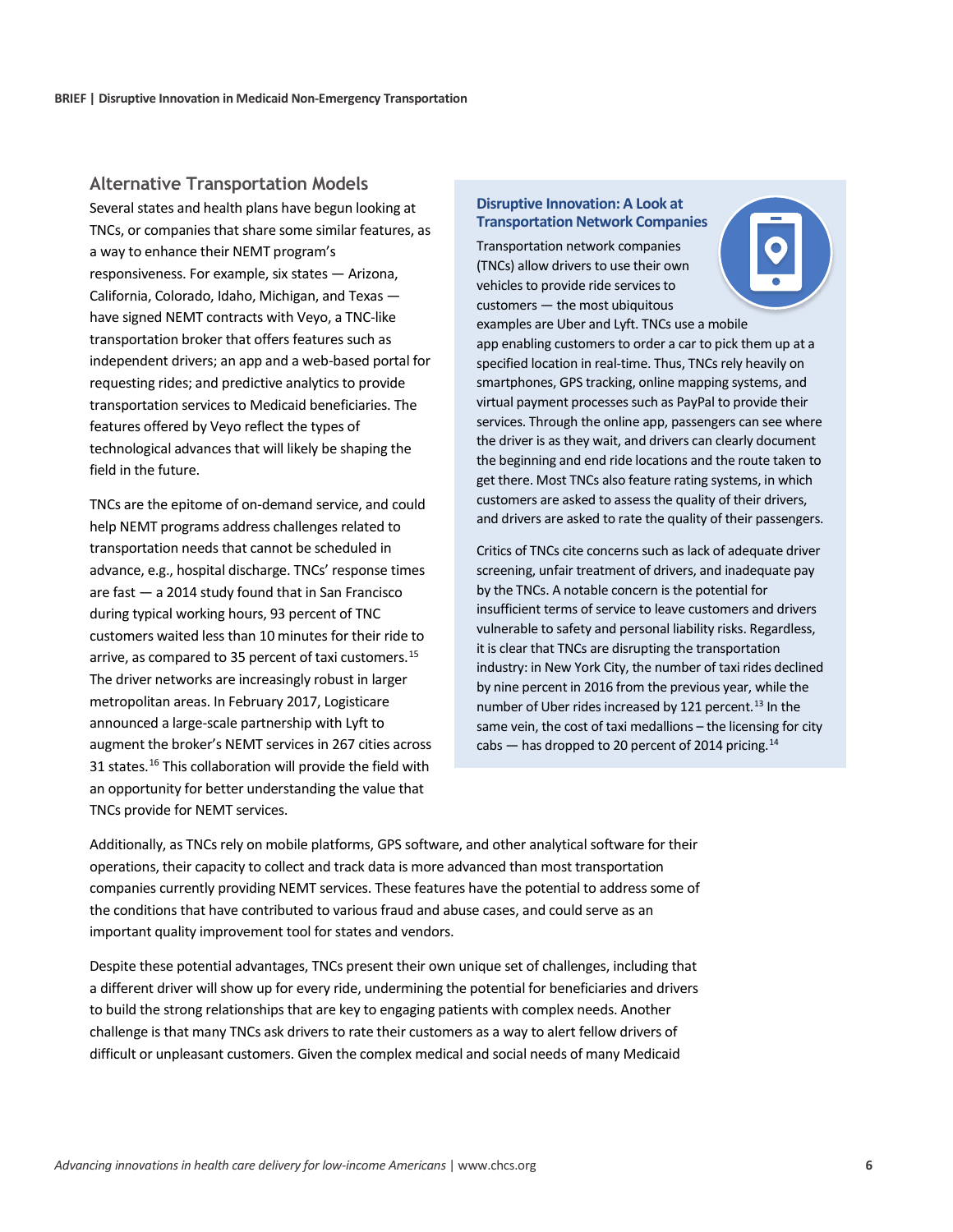beneficiaries, including behavioral health and substance use disorders, it is possible to imagine that beneficiaries might earn low ratings, which could reduce drivers' willingness to provide them with future services.

Additionally, the regulatory landscape of TNCs is still evolving and varies widely across state, county, and even municipal lines, which complicates their operations and may make them a less desirable NEMT partner for the time being. TNCs carry different levels of insurance protection in different markets, and the levels of liability insurance may be inadequate for states' NEMT purposes and requirements. Uber is currently facing more than 70 lawsuits from a variety of stakeholders, including cities, drivers, and passengers.<sup>18</sup> These lawsuits, filed on grounds ranging from price fixing to the lack of background checks for drivers, have made some states and brokers hesitant to incorporate these companies into current NEMT structures.

#### **State-Level Reforms**

Several states have started to tackle NEMT challenges through legislative approaches and managed care contracts. Colorado recently passed legislation creating a new type of license thus expanding the number and type of vendors that can provide NEMT services.<sup>[19](#page-10-17)</sup> This new licensing is designed to address the lack of adequate transportation providers in the state's rural areas. The bill's sponsors demonstrated that the legislation would save the state money and increase transportation access, and as such, it passed with bipartisan support. Other states, including New Jersey

#### **TNC Pilot Program: National MedTrans Network and Lyft[17](#page-10-18)**

In June 2015, Lyft announced a pilot partnership with National MedTrans Network, a privately owned, national NEMT benefit manager serving primarily long-term managed care payers. As part of a pilot program in New York City, National MedTrans Network's call center operators can book a Lyft ride for clients using Concierge, a web-based dashboard designed by Lyft specifically for the pilot. To date, all of the patients who have been transported have been elderly and ambulatory, and many do not have a smartphone to book their own rides.

The pilot has yielded several promising results, including:

- **Cost efficiency**: Rides through Lyft are either comparable or less costly than conventional alternatives.
- **Improved response times:** Drivers in the pilot typically reach patients within three minutes, compared to 45 minutes under the traditional service system.
- **Improved data collection:** Information on pick-up and drop-off locations, as well as time stamps for both is readily available.
- **Improved patient satisfaction.**

The initial pilot proved to be so successful that National MedTrans Network has increased its scope in New York City, and has expanded its use of Lyft's services to its existing clients in California and Nevada, with additional states ramping up in 2017.

(see Advocating for State Policy Change: Camden Coalition of Health Care Providers sidebar) and Arizona have used MCO contracts to strengthen NEMT services and oversight. In Arizona, MCOs are given the option to subcontract for NEMT services. If they do so, MCOs are held responsible for monitoring the NEMT providers' performance, and may be sanctioned if the performance does not meet state standards. Idaho and other states have contracted with (or have MCOs that have contracted with) Veyo, a broker that uses data, technology, and fleet-sharing similar to TNCs. These approaches signal a variety of emerging options for addressing the challenges in providing NEMT services.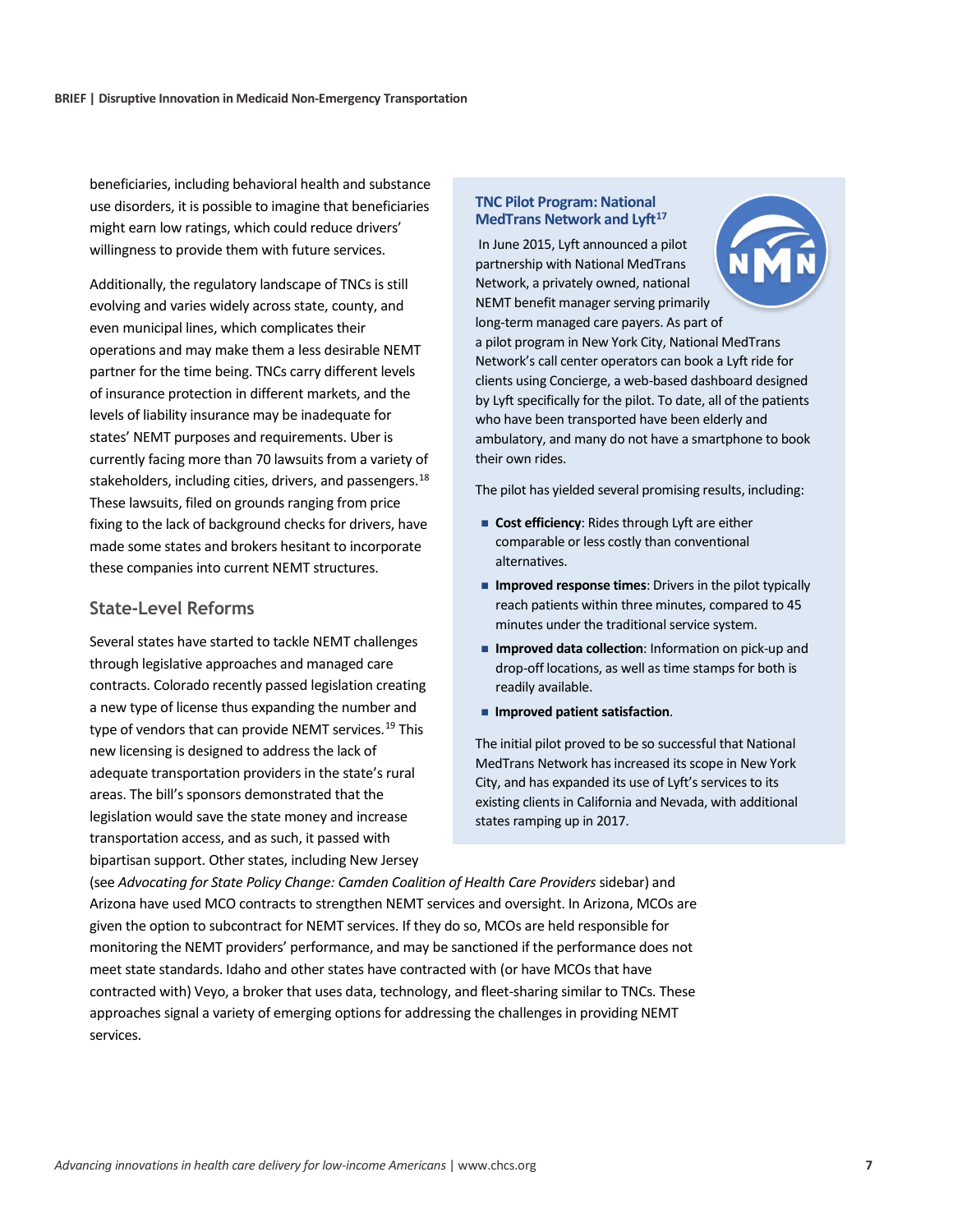# **Spurring Innovation through Medicaid Expansion and Alternative Payment Models**

Although the future of the Affordable Care Act is uncertain, both Medicaid expansion and the movement toward value-based alternative payment models have created incentives for states and payers to provide services in more innovative and efficient ways. NEMT is a prime target for this kind of disruption. San Francisco Health Plan in California, for example, has partnered with FlyWheel, an app-based TNC that employs taxicabs, rather than the private citizen driver model that Uber and Lyft use, to provide enrollees with transportation needs with services to and from medical and other appointments. The health plan selected Flywheel rather than Uber or Lyft because taxis have no rating systems or surge pricing, and because taxi drivers must undergo more extensive background checks than private citizen drivers. In addition, Flywheel can enable calls for wheelchairaccessible taxis when needed and if available. Early evidence points to high levels of enrollee and staff

#### **Advocating for State Policy Change: Camden Coalition of Health Care Providers**

To inform New Jersey's efforts in developing a new request for proposals for NEMT brokerage services, the Camden Coalition of Health Care Providers identified a number of shortcomings in the state's NEMT program. The issues included poor vehicle tracking and data collection; inadequate patient grievance resolution; long wait times for on-demand rides; and lack of communication between patients and transportation providers. In collaboration with community groups and Camden residents, the Camden Coalition used patient stories and data provided by the statewide transportation broker to help convince state policymakers to include new guidelines on technology use, communication, and process improvements in the state's brokerage contract. Community engagement and advocacy were critical to gaining traction with state officials, and a modified bid was released in January 2016 that included the recommended additions.[20](#page-10-21) As of February 2017, the state is still in the process of selecting a vendor.

satisfaction and high rates of appointment attendance when Flywheel is used.<sup>[21](#page-10-19)</sup>

Notably, while some states have used Medicaid expansion as an opportunity to enhance their NEMT models, other expansion states, including Arkansas, Arizona, Indiana, and Iowa, have used Section 1115 waivers to either restrict NEMT coverage to non-expansion Medicaid populations or place limits on the benefit.<sup>[22](#page-10-20)</sup> This variation in approaches presents an opportunity to examine how different NEMT models may influence beneficiaries' health and utilization patterns.

### **Leveraging Technology to Improve Service Delivery, Monitoring, and Transparency**

State NEMT programs could benefit from requiring brokers, vendors, and/or health plans to use more technologically advanced data collection systems to improve program oversight and quality assurance. Requirements could include using technologies to improve efficiencies in activities ranging from route development, scheduling, providing automated ride reminders to beneficiaries, and determining the least expensive mode of transportation. Similarly, taking advantage of technologies such as GPS tracking could improve customer service by giving beneficiaries real-time information on the whereabouts of vehicles, and serve as a mechanism for tracking and reporting NEMT performance.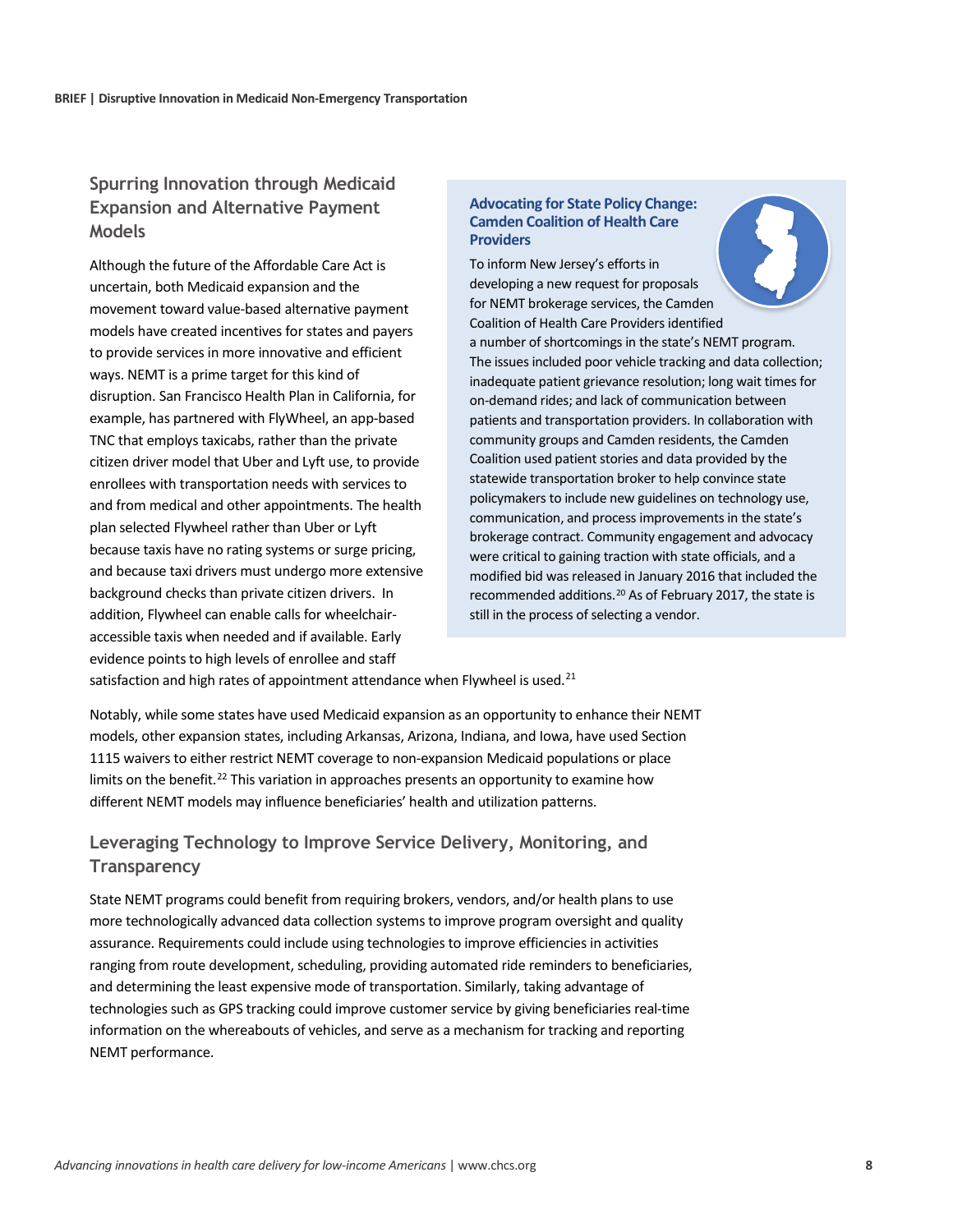#### **Investment and NEMT Reforms on the State Level**

There are strong financial reasons for states to support Medicaid transportation programs, as investments in NEMT services can result in overall savings to the health care system. A 2008 Florida study looking at potential NEMT returns on investment estimated that if one percent of rides resulted in an avoided hospitalization (due to the fact that beneficiaries received necessary care, such as dialysis), then for every dollar the state invested, it would see a return of \$11.08.<sup>[23](#page-10-22)</sup>

Medicaid programs may want to consider increasing investments in their own NEMT information technology infrastructure as a way to strengthen existing programs' efficiency and oversight, and potentially decrease the state's exposure to federal audits. For example, Washington State chose to invest in a robust performance data collection system for its NEMT program after a federal audit in 2012 revealed several deficiencies. This investment has increased the state's ability to monitor the activities of NEMT brokers, allowing Washington to improve services for its beneficiaries, better understand usage patterns, and improve overall program efficiency.

Since the most frequent complaint regarding NEMT services is related to customer service, states may also want to strengthen the training requirements for NEMT drivers. Particularly if states or brokers intend to partner with TNCs, it will be important to provide drivers with adequate information and support to understand how to effectively work with individuals who have complex health and social needs.

Finally, states may also want to consider creating systems that allow beneficiaries to report issues with NEMT directly to the state Medicaid agency, rather than directly contacting the NEMT providers and brokers. A direct line of communication to the state agency for beneficiaries to report grievances would increase the transparency of the NEMT system and should result in greater accountability.

# **Looking Ahead**

Transportation is a critical component of health care delivery and, with a small number of exceptions, is assured to all Medicaid beneficiaries.<sup>[24](#page-10-23)</sup> While current state NEMT programs offer vital services for beneficiaries, there are challenges for meeting the needs of beneficiaries. There is clearly growing interest among payers, delivery systems, states, and ride-sharing companies to explore innovations such as partnering with Uber and Lyft, or adopting some of their technological features in order to enhance NEMT services. Similarly, efforts by states such as New Jersey to improve NEMT services through the contracting process point to policy approaches that may address challenges. Ultimately, NEMT reforms that target improved customer service, better data collection and oversight, and innovative service delivery models can improve health outcomes for beneficiaries while achieving potential cost savings.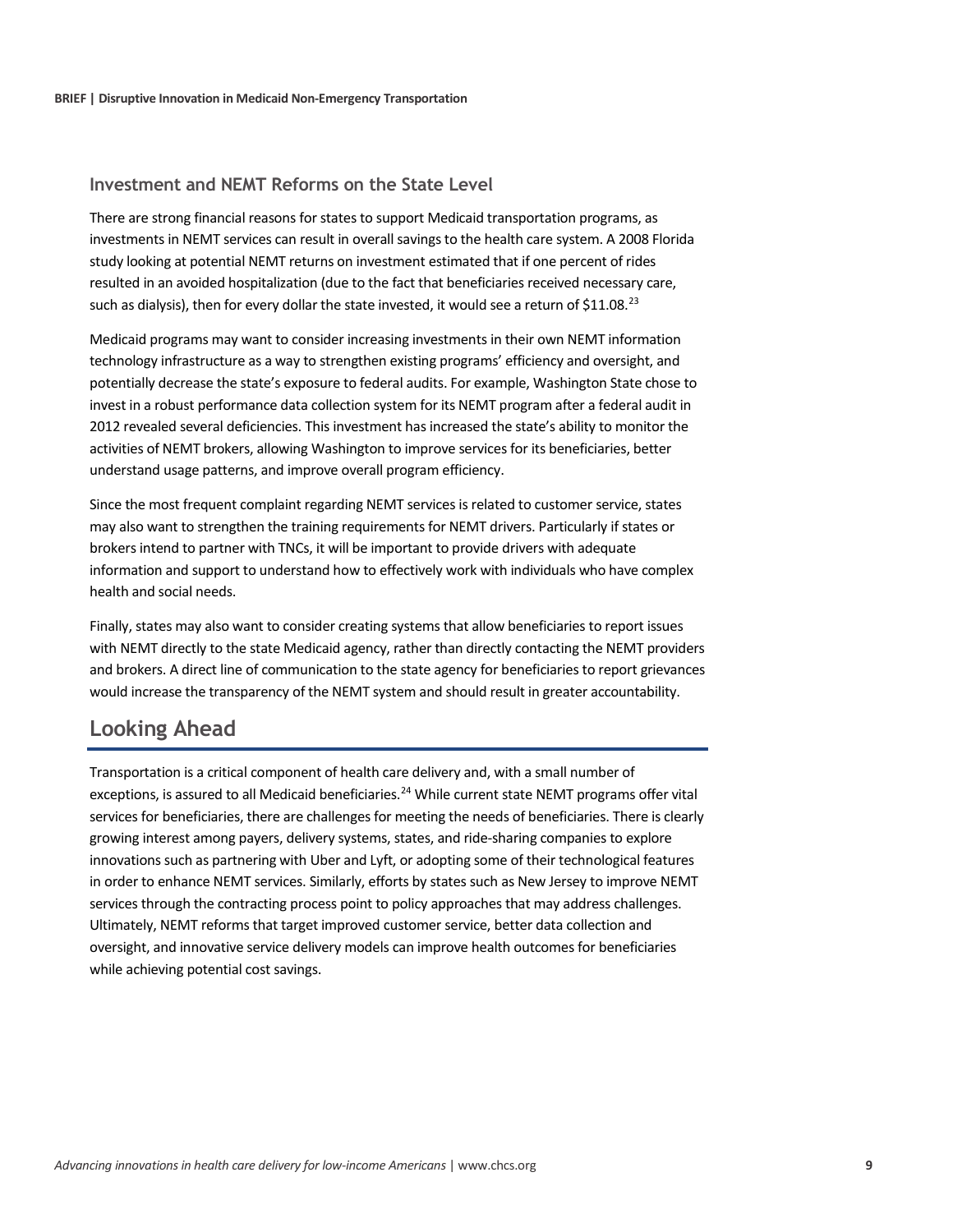#### **ABOUT THE CENTER FOR HEALTH CARE STRATEGIES**

The Center for Health Care Strategies (CHCS) is a nonprofit policy center dedicated to improving the health of low-income Americans. It works with state and federal agencies, health plans, providers, and consumer groups to develop innovative programs that better serve people with complex and high-cost health care needs. For more information, visit **[www.chcs.org](http://www.chcs.org/)**.

complex care

This brief is a product of the *Complex Care Innovation Lab,* a national initiative made possible by Kaiser Permanente Community Benefit that brings together leading innovators in improving care for low-income individuals with complex medical and social needs. For more information, visit **[www.chcs.org/innovation-lab/](http://www.chcs.org/innovation-lab/)**.

#### **ENDNOTES**

<sup>1</sup> K.W. MacLeod, D.R. Ragland, T.R. Prohaska, C. Irmiter, W. Satariano, M.A. Leary. *Missed or Delayed Medical Care Appointments by Older Users of Nonemergency Medical Transportation Services.* University of California Berkeley, Safe Transportation Research and Education Center. Available at: [http://escholarship.org/uc/item/1tm284cm.](http://escholarship.org/uc/item/1tm284cm)

<sup>2</sup> P.T. Cheung, J.L. Wiler, R.A. Lowe, A.A. Ginde. "National Study of Barriers to Timely Primary Care and Emergency Department Utilization among Medicaid Beneficiaries." *Annals of Emerging Medicine*, 60, Issue 1 (2012): 4-10.e2.

<sup>3</sup> U.S. Government Accountability Office*.* "Transportation Disadvantaged Populations: Nonemergency Medical Transportation Not Well Coordinated, and Additional Federal Leadership Needed." December 2014. Available at[: http://www.gao.gov/products/GAO-15-110](http://www.gao.gov/products/GAO-15-110)*.*

<sup>4</sup> M. Musumeci and R. Rudowitz. *Medicaid Non-Emergency Medical Transportation: Overview and Key Issues in Medicaid Expansion Waivers.* Kaiser Family Foundation. February 2016. Available at[: http://kff.org/medicaid/issue-brief/medicaid-non-emergency-medical-transportation-overview-and](http://kff.org/medicaid/issue-brief/medicaid-non-emergency-medical-transportation-overview-and-key-issues-in-medicaid-expansion-waivers/)[key-issues-in-medicaid-expansion-waivers/.](http://kff.org/medicaid/issue-brief/medicaid-non-emergency-medical-transportation-overview-and-key-issues-in-medicaid-expansion-waivers/)

<sup>5</sup> A. Myers. Non-Emergency Medical Transportation: A Vital Lifeline for a Healthy Community. National Conference of State Legislatures. January 2015. Available at[: http://www.ncsl.org/research/transportation/non-emergency-medical-transportation-a-vital-lifeline-for-a-healthy-community.aspx.](http://www.ncsl.org/research/transportation/non-emergency-medical-transportation-a-vital-lifeline-for-a-healthy-community.aspx)

<sup>6</sup> Musumeci, et al., op. cit.

<sup>7</sup> Office of the Federal Register. "Medicaid Program; State Option to Establish Non-Emergency Medical Transportation Program." December 2008. Available at[: https://www.federalregister.gov/documents/2008/12/19/E8-29662/medicaid-program-state-option-to-establish-non-emergency-medical](https://www.federalregister.gov/documents/2008/12/19/E8-29662/medicaid-program-state-option-to-establish-non-emergency-medical-transportation-program)[transportation-program.](https://www.federalregister.gov/documents/2008/12/19/E8-29662/medicaid-program-state-option-to-establish-non-emergency-medical-transportation-program)

<sup>8</sup> R. Garrity and K.McGehee. *Impact of the Affordable Care Act on Non-Emergency Medical Transportation (NEMT): Assessment for Transit Agencies.* Transit Cooperative Research Program. October 2014. Available at[: https://www.nap.edu/catalog/22268/impact-of-the-affordable-care-act-on-non](https://www.nap.edu/catalog/22268/impact-of-the-affordable-care-act-on-non-emergency-medical-transportation-nemt-assessment-for-transit-agencies)[emergency-medical-transportation-nemt-assessment-for-transit-agencies.](https://www.nap.edu/catalog/22268/impact-of-the-affordable-care-act-on-non-emergency-medical-transportation-nemt-assessment-for-transit-agencies)

<sup>9</sup> Kaiser Family Foundation. "Medicaid Benefits: Non-Emergency Medical Transportation Services, 2012." Available at[: http://kff.org/medicaid/state](http://kff.org/medicaid/state-indicator/non-emergency-medical-transportation-services/)[indicator/non-emergency-medical-transportation-services/.](http://kff.org/medicaid/state-indicator/non-emergency-medical-transportation-services/)

<sup>10</sup> Myers, op. cit.

<sup>11</sup> "Newton Man to Pay \$700,000 for Medicaid Kickback Scheme." Attorney General of Massachusetts press release, November 29, 2012. Available at: [http://www.mass.gov/ago/news-and-updates/press-releases/2012/newton-man-to-pay-700000-for-medicaid-kickback-scheme.html.](http://www.mass.gov/ago/news-and-updates/press-releases/2012/newton-man-to-pay-700000-for-medicaid-kickback-scheme.html)

12 Centers for Medicare and Medicaid Services. "Medicaid Non-Emergency Medical Transportation Booklet for Providers." April 2016. Available at: [https://www.cms.gov/medicare-medicaid-coordination/fraud-prevention/medicaid-integrity-education/downloads/nemt-booklet.pdf.](https://www.cms.gov/medicare-medicaid-coordination/fraud-prevention/medicaid-integrity-education/downloads/nemt-booklet.pdf) 

<sup>13</sup> J. Bhuiyan. "Uber is Growing in NYC, But Yellow Taxis Still Do Double the Business." *Recode*, July 11, 2016. Available at[: http://www.recode.net/2016/7/11/12152564/uber-taxis-new-york.](http://www.recode.net/2016/7/11/12152564/uber-taxis-new-york)

<sup>14</sup> E. Holodny. "Uber and Lyft are Demolishing New York City Taxi Drivers." *Business Insider*, October 12, 2016. Available at[: http://www.businessinsider.com/nyc-yellow-cab-medallion-prices-falling-further-2016-10.](http://www.businessinsider.com/nyc-yellow-cab-medallion-prices-falling-further-2016-10)

<sup>15</sup> L. Rayle, S. Shaheen, N. Chan, D. Dai, R. Cervero. *App-Based, On-Demand Ride Services: Comparing Taxi and Ridesourcing Trips and User Characteristics in San Francisco.* University of California Transportation Center. Available at: [http://www.its.dot.gov/itspac/Dec2014/RidesourcingWhitePaper\\_Nov2014.pdf](http://www.its.dot.gov/itspac/Dec2014/RidesourcingWhitePaper_Nov2014.pdf)

<sup>16</sup> "LogistiCare and Lyft Announce Nationwide Partnership." *PR Newswire*, February 7, 2017. Available at[: http://www.prnewswire.com/news](http://www.prnewswire.com/news-releases/logisticare-and-lyft-announce-nationwide-partnership-300403514.html)[releases/logisticare-and-lyft-announce-nationwide-partnership-300403514.html.](http://www.prnewswire.com/news-releases/logisticare-and-lyft-announce-nationwide-partnership-300403514.html) 

<sup>17</sup> E-mail from Andrew Winakor, CEO, National MedTrans Network to Rachel Davis, December 6, 2016.